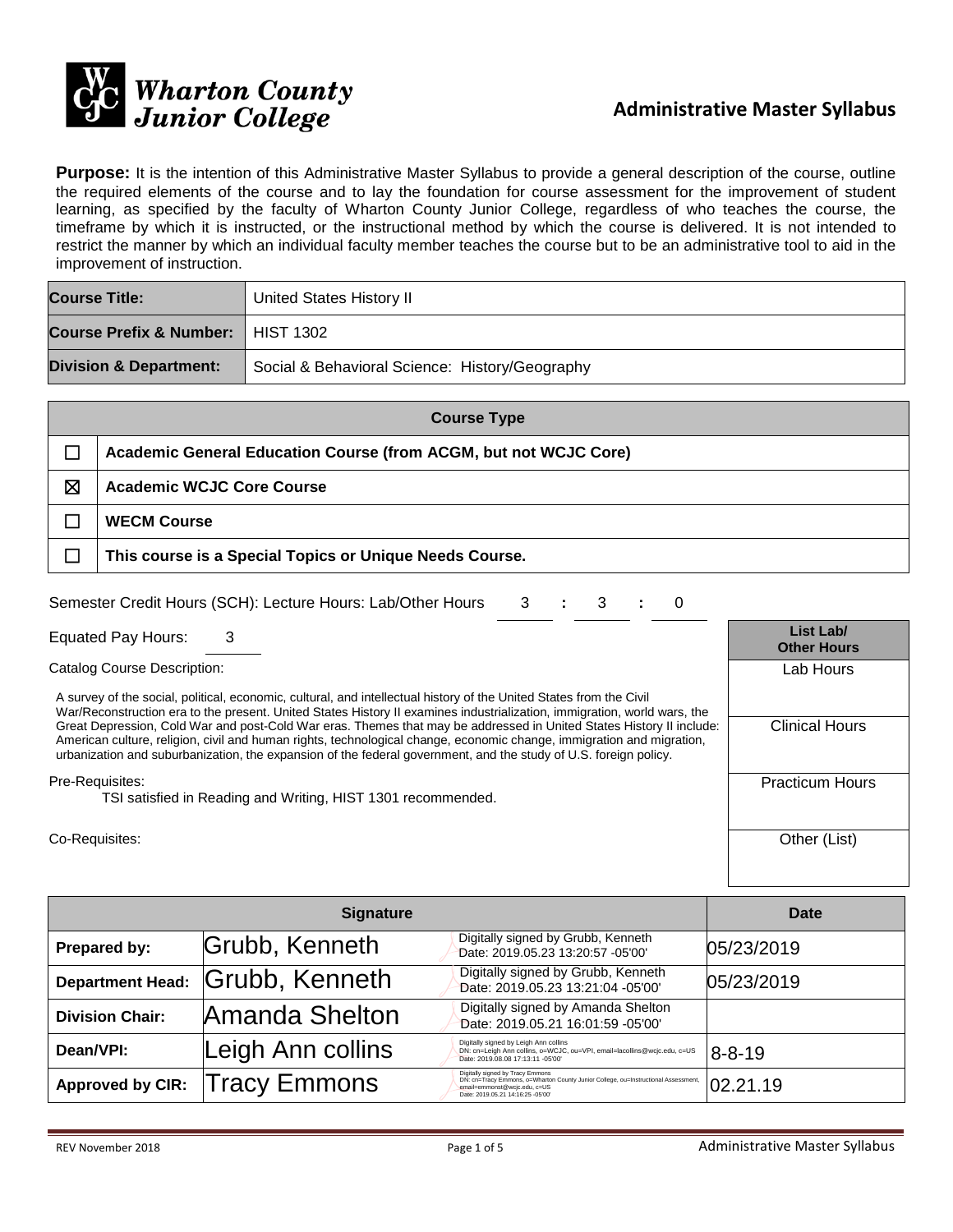**I. Topical Outline:** Each offering of this course must include the following topics (be sure to include information regarding lab, practicum, and clinical or other non-lecture instruction).

The instructor will organize the course in such a way that the main periods of the United States history 1302 will be surveyed in a balanced manner. It is within the prerogative of the instructor to assign exact amounts of time (days and weeks) to each of the main periods which are outlined as follows:

- I. The post-Civil War era of the late 19th century; (1877-1914), Reconstruction (1863-1877), Gilded Age and Progressive Era beginnings
	- a.) the presidents, politicians, statesmen, federal legislation, and political parties
	- b.) the Industrial Revolution in the United States, the major industrial entrepreneurs (Captains of Industry/Robber Barons), the emergence of trade unions, and the initial attempts of the government to regulate the economic institutions of capitalism
	- c.) the urbanization of the United States as a concurrent development of industrialization, the societal problems of the cities, immigration trends, and critics and reformers of the new, urban, industrial society (the Social Gospel movement, Jane Addams, Edward Bellamy, and others)
	- d.) the culture of the period, trends in education and especially in higher education, trends in literature and art and architecture, the emergence of a mass journalism, and trends in popular culture
	- e.) the encounter with the land and the people (Native American) of the trans Mississippi west (the Great Plains, the Rocky mountains, and the Pacific coast), the culture of the Great Plains tribes, the cultural conflicts between the Anglo American culture of the eastern United States and the Great Plains tribes and the eventual subjugation of the latter
	- f.) the diplomatic history of the United States of America in the late 19th century, the acquisition of an overseas empire for trade, security, prestige, and other reasons
- II. The Progressive Era (1915-1932), World War I, 1920s, and Economic Crisis
	- a) the presidential administrations of Wilson, Harding, Coolidge, and Hoover
	- b) the local, state, and federal reforms of a political, social, an economic nature
	- c) World War I (1914-1919) its European beginnings, German strategy in Mexico, the United States involvement in World War I, the mobilization effort at home, the fighting of the Americans in the war, and the settlements of the Great War to include the League of Nations
	- d) "The Jazz Age" aspects of the 1920s popular culture, the movies, the music, the changes in morality, Prohibition, and the introduction of organized crime into American society
	- e) The Modernity aspect of the 1920s the automobile, the electrification of the cities, the trends in education and urban life
	- f) The life of rural Americans in the 1920s the rural reaction to urban life in the 1920s, the trends in agriculture to include mechanization and the loss of jobs that resulted
	- The economic problems of the 1920s leading to the Stock Market crash of 1929 to include the high tariff walls of the late 1920s and their impact on American labor and farming, the Stock Market crash and the emergence of the Great Depression (1929– 1932), and the responses of the Hoover administration to the economic crisis
- III. Depression and World War II (1933-1952)
	- a) The presidential administrations of Franklin Roosevelt and Harry Truman
	- b) The philosophy of the New Deal, and the government as employer
	- c) The various New Deal programs such as, for example, the AAA and the CCC
	- d) The outcomes of the New Deal programs
	- e) The leadership of Franklin D. Roosevelt
	- f) The development of the totalitarian powers, the 1930s to include the emergence of Nazi Germany and the seeds of the Holocaust
	- g) World War II its beginnings, the United States involvement in it, and the war's end in 1945 and the atomic bomb
- IV. Cold War, Korea, Vietnam, and Economic Expansion (1953-1979)
	- a) Presidential administrations of Eisenhower, Kennedy, L. Johnson, Nixon, Ford, and Carter
	- b) the United States as a world leader, the emergence of the Cold War with the Union of Soviet Socialist Republics, and later with the People's Republic of China, and other Cold War struggles
	- c) the role of the United States in the creation of the United Nations and in other international bodies such as the Organization of the American States
	- d) the Korean War (1950 1953) and the Vietnam conflict (1960s 1970s)
- Rebirth of Conservatism and the Global Economy (1980s present)
	- a) Presidential administrations of Reagan, Bush, Clinton, G.W. Bush, Obama
	- b) The demise of the Union of Soviet Socialist Republics, the new challenges in American foreign policy and the United States in a new world order, and a truly "global marketplace" (the North American Free Trade Agreement and the economic challenges from Latin America and the Pacific Rim)

It is within the prerogative of the instructor to cover additional topics.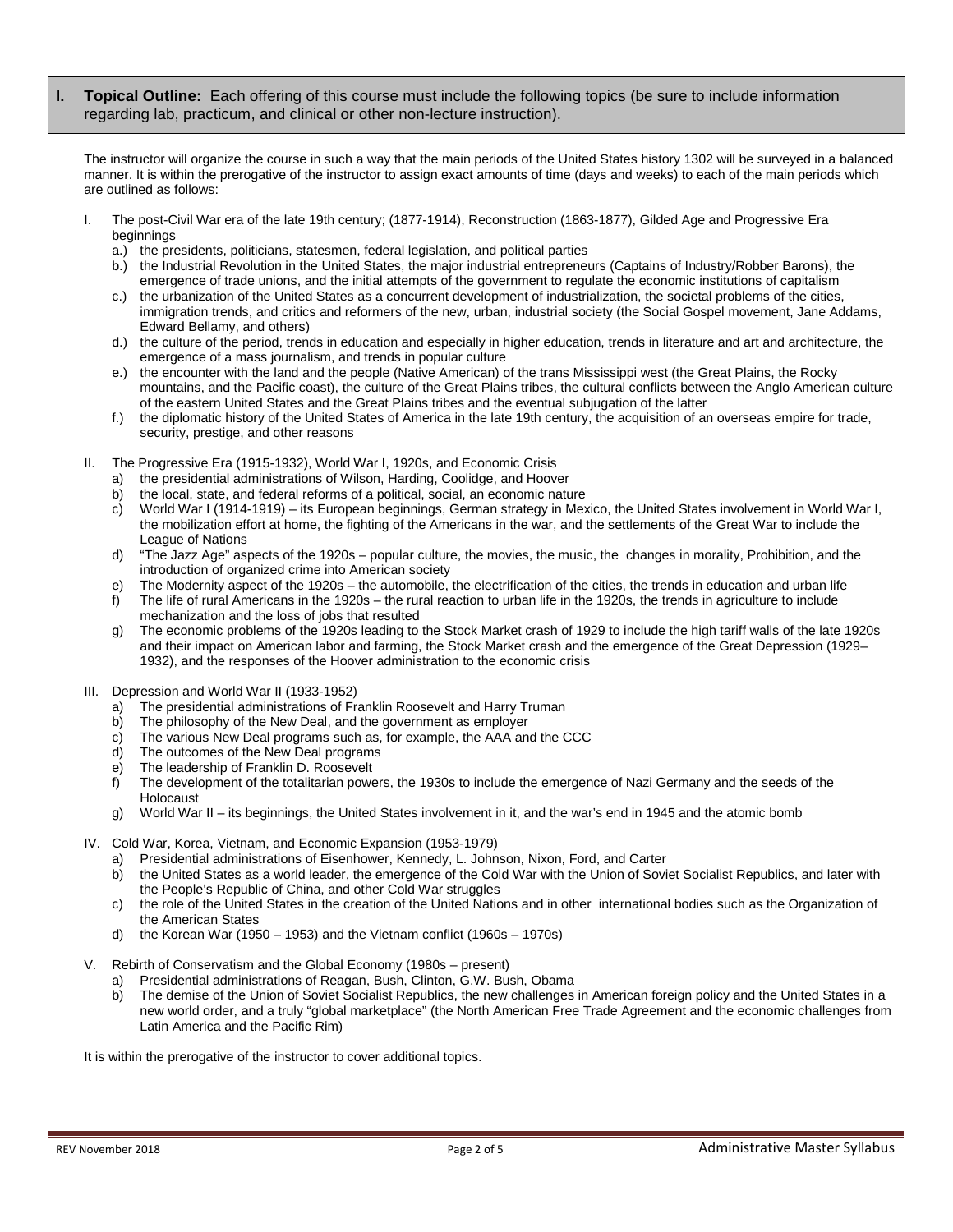| н.    | <b>Course Learning Outcomes</b>                                                                                                            |                                                                                                                                                                                                                                                                                                                                       |  |  |  |  |
|-------|--------------------------------------------------------------------------------------------------------------------------------------------|---------------------------------------------------------------------------------------------------------------------------------------------------------------------------------------------------------------------------------------------------------------------------------------------------------------------------------------|--|--|--|--|
|       | <b>Learning Outcomes - Upon successful</b><br>completion of this course, students will:                                                    | <b>Methods of Assessment</b>                                                                                                                                                                                                                                                                                                          |  |  |  |  |
| will: | Upon successful completion of this course, students                                                                                        |                                                                                                                                                                                                                                                                                                                                       |  |  |  |  |
| 1)    | Create an argument through the use of historical<br>evidence.                                                                              | Written projects as assigned by instructor. These<br>1)<br>assignments may include essays on exams, book<br>reviews, reviews of primary documents or<br>scholarly articles, research papers, journal<br>projects, or other written assignments that<br>emphasize analysis. Oral presentations at the<br>discretion of the instructor. |  |  |  |  |
| 2)    | Analyze and interpret primary and secondary<br>sources.                                                                                    | Measured by Post-Test and written projects as<br>2)<br>assigned by instructor. These assignments may<br>include book reviews, research papers, or journal<br>projects that emphasize analysis of sources.                                                                                                                             |  |  |  |  |
| 3)    | Analyze the effects of historical, social, political,<br>economic, cultural, and global forces on this<br>period of United States history. | Measured by Post-Test, objective and/or essay<br>3)<br>exams, quizzes, critical thinking exercises, and/or<br>projects which may include research papers, book<br>reviews, essays, and/or oral presentations.                                                                                                                         |  |  |  |  |

#### **III. Required text(s), optional text(s) and/or materials to be supplied by the student:**

The American Pageant (Brief 9th Edition) by David M. Kennedy, et al. Cengage Publishing 2017 (ISBN: 9781337124645) – Access code required at instructor discretion

Individual titles selected by the instructor available in library collection. Primary documents may be distributed to students, made available online, or placed on reserve in the library.

#### **IV. Suggested Course Maximum:** 35

### **V. List any specific or physical requirements beyond a typical classroom required to teach the course.**

**VI. Course Requirements/Grading System:** Describe any course specific requirements such as research papers or reading assignments and the generalized grading format for the course.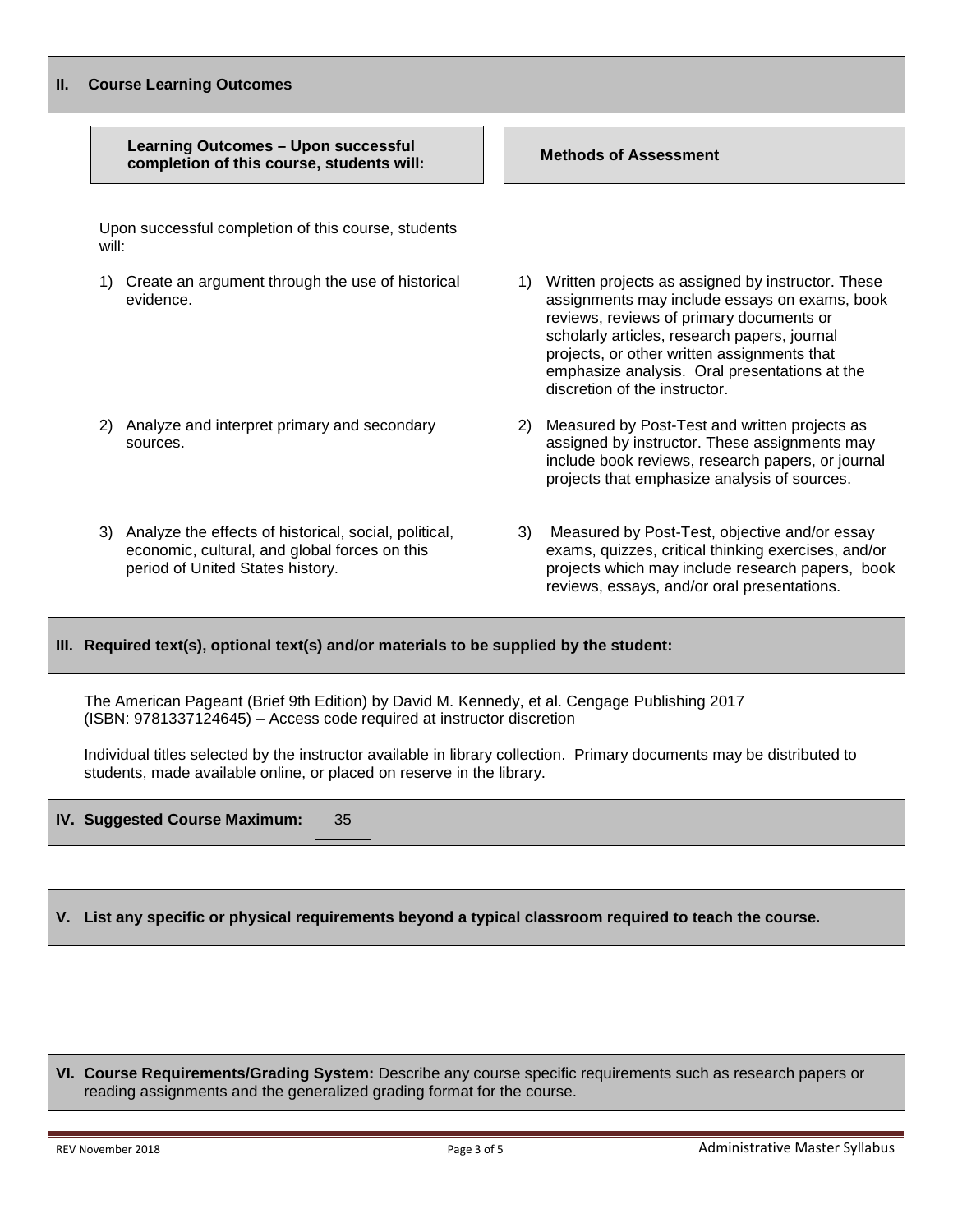The grading scale used for all tests, papers, and projects will be as follows: 90% to  $100% = A$ 80% to 89% = B 70% to  $79% = C$ 60% to 69% = D Below  $59\% = F$ 

Instructors may also use a point system to determine final scores as long as this point system is clearly outlined in the instructor's syllabus.

Writing Project(s) – 25-50% (may include research papers, exam essays, book/film reviews, and/or response papers) Exams – 25-75% (may include quizzes, unit exams, exam essays, and/or oral presentation) Participation – 0-50% (may include daily assignments, projects, attendance, and/or class participation) Departmental Post-test – 10-25 %

Professors will use a combination of the above totaling 100% and enumerate the exact breakdown on the student syllabus. A minimum of 30% of a student's overall grade must be based on student writing.

Instructors may use the narrative/lecture method of instruction to impart factual information and to suggest to students the different interpretations of United States history. The narrative method is also useful for setting the stage for class discussions.

Class discussion between students and instructors is encouraged for the purpose of developing in students the ability to speak before others about historical events. Class discussions should arise from the readings that students complete and from points of interest and the interpretation of facts that emerge in class, especially those relevant to students.

Students will be required to complete written work or to prepare oral presentations to further elaborate or explain what has been presented and discussed by the instructor. These requirements are designed to challenge the student to analyze and critique the material presented. The written work may be in the form of essay test topics, book reviews, reports on articles in scholarly journals, or other written assignments as assigned by the instructor. Oral presentations may be designed as debates, informative overviews, or persuasive monologues.

Minimum requirements include the following:

- 1) Attend class in accordance with college policy and as stipulated by the instructor.
- 2) Complete appropriate reading assignments made by the instructor
- 3) Complete appropriate writing assignments based on the readings, classroom presentations and discussion
- 4) Complete oral presentations (if assigned by instructor)
- 5) Complete appropriate tests (quizzes, major examinations, and a final examination)

Assessment will be conducted using a variety of methods. Objective questions such as multiple-choice, matching, true/false and fill-in-the blank will be used as will subjective questions which may demand narrative identification, lengthy narrative responses, and also critical thinking. Students will be tested on materials presented in class and are expected to develop listening and note-taking skills. The weight, style, and nature of the specific assessment tools is left to the discretion of the individual instructor, but each instructor must place emphasis on the development of writing and critical thinking skills. There will be at least one outside assignment involving a research paper, book report, computer assignment, or such academic activity as the instructor deems important to augment the testing process and to improve reading and writing skills. Balance in testing to accommodate for varied learning styles is the desired goal.

Evaluation of student progress in this course will incorporate a Pre-Test/Post-Test and the use of a standardized, comprehensive exit examination. The Pre-Test will consist of fifty (50) multiple choice questions to be given during the first two weeks of instruction. The test is divided into five chronological periods: 1492-1763; 1764-1799; 1800- 1844; 1845-1859; 1860-1877.The post-test will also serve as the standardized, comprehensive exit examination. It will consist of fifty (50) multiple-choice questions different from the Pre-Test, but divided into the same categories as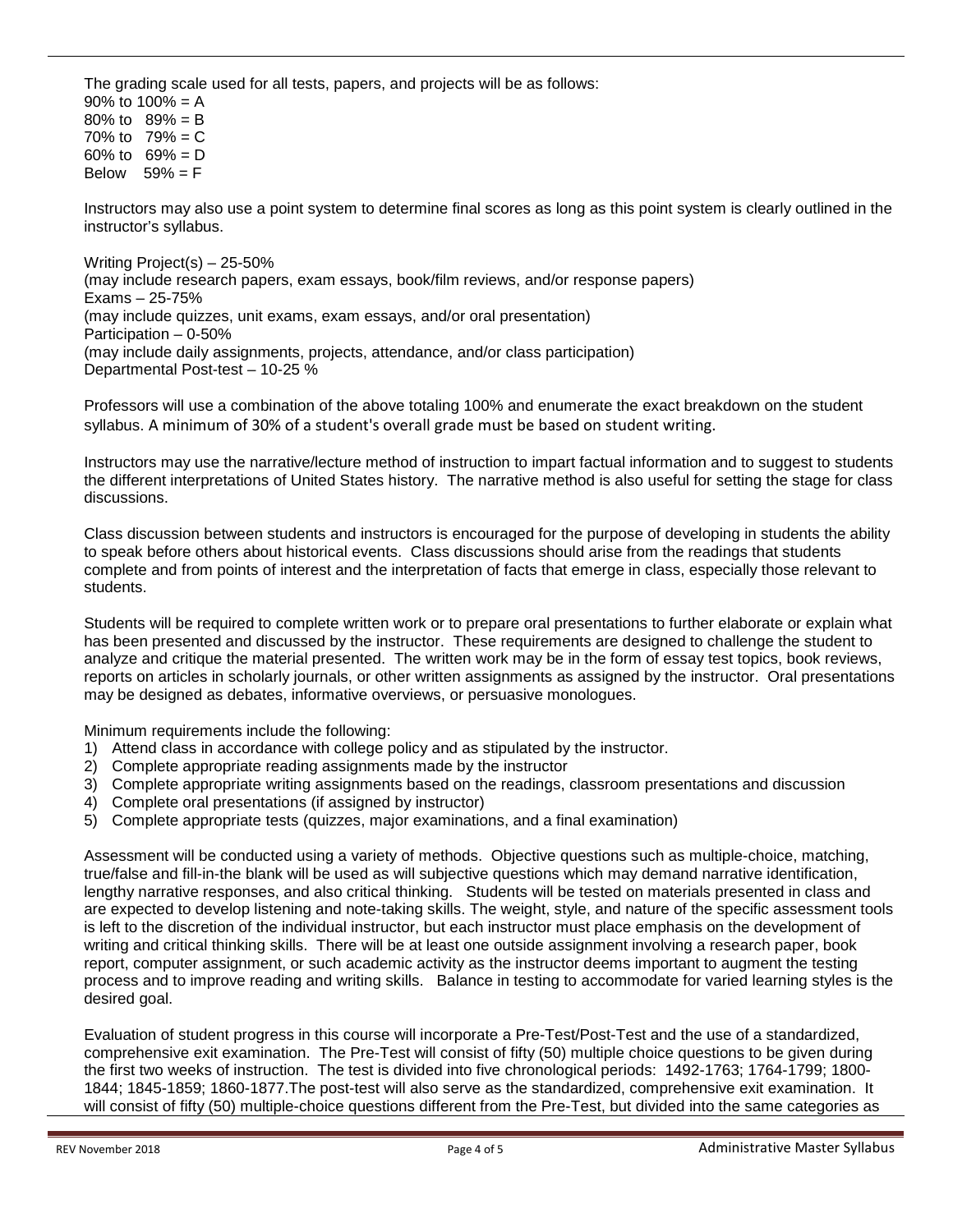the Pre-Test. The Post-Test should be given the same day as the final examination and be part of that examination or stand alone as the final examination. The weight of the Post-Test to the student's course grade and the percentage assigned it as part of the final examination will be at the discretion of the instructor. The recommended weight of the Post-Test as part of the course grade is within the 10 to 50% range and all students must complete the exam.

The results of both the Pre-Test and Post-Test will be analyzed and discussed by the department. This will enable department members to evaluate strengths and weaknesses in the curriculum or the text, provide data regarding different class formats, schedules, and campus locations, and identify areas of improvement for the instructor. This measurement system serves as a valuable diagnostic instrument for the improvement of curriculum materials and classroom management in regard to improving student learning and developing intellectual competencies.

### **VII. Curriculum Checklist:**

☐ **Academic General Education Course** (from ACGM, but not in WCJC Core)

• No additional documentation needed



☒ **Academic WCJC Core Course.** Attach the Core Curriculum Review Forms

- ☒ Critical Thinking
- ☒ Communication
- □ Empirical & Quantitative Skills
- □ Teamwork
- $\boxtimes$  Social Responsibility
- ☒ Personal Responsibility



#### ☐ **WECM Course**

If needed, revise the Program SCANS Matrix and Competencies Checklist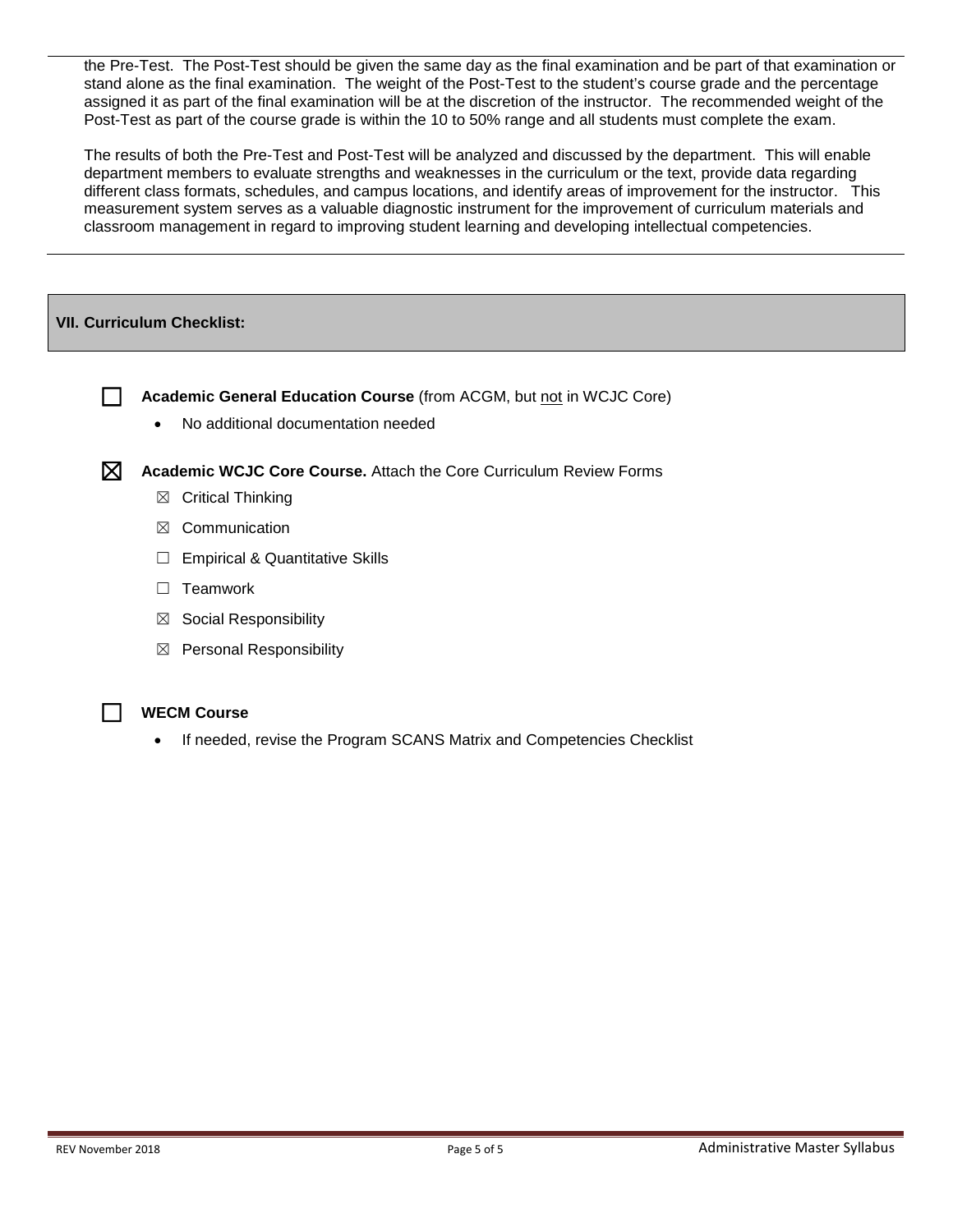

Foundational Component Area: **American History Course Prefix & Suffix:** HIST 1302

Core Objective: **Critical Thinking Skills—**to include creative thinking, innovation, inquiry, and analysis, evaluation and synthesis of information

| For each core objective, there must be at least two different methods of assessment.<br>Student Learning Outcome supporting core objective: |                                                                                                                                            |                                                                                                                                                                                                                                                                                   |                                                                                                                                                                                                                                                                               |
|---------------------------------------------------------------------------------------------------------------------------------------------|--------------------------------------------------------------------------------------------------------------------------------------------|-----------------------------------------------------------------------------------------------------------------------------------------------------------------------------------------------------------------------------------------------------------------------------------|-------------------------------------------------------------------------------------------------------------------------------------------------------------------------------------------------------------------------------------------------------------------------------|
| <b>SLO</b> Status                                                                                                                           | <b>Student Learning Outcome (SLO)</b>                                                                                                      | <b>Learning Activity</b>                                                                                                                                                                                                                                                          | <b>Assessment</b>                                                                                                                                                                                                                                                             |
| The SLO is:                                                                                                                                 | Insert SLO (from Administrative Master<br>Syllabi) below                                                                                   | Provide a brief name and description of the sample<br>learning activity:                                                                                                                                                                                                          | Provide a brief name and description of the<br>sample quiz, exam, rubric, assignment, etc. for<br>assessing the objective:                                                                                                                                                    |
| $\Box$ Existing<br>$\Box$ Revised<br>$\Box$ New<br>$\blacksquare$ State<br>Mandated                                                         | Create an argument through the use of<br>historical evidence.                                                                              | Learning activities include: lectures, in-class<br>discussions, presentations, writing assignments,<br>cooperative learning activities, primary and<br>secondary source readings, book/film reviews,<br>and/or historical research covering Reconstruction<br>to the present day. | Assessed by a written assignment that requires<br>students to make supported assertions about US<br>political policy or American society and culture<br>during the Gilded Age, Progressive Era, World<br>Wars, inter-war period, Civil Rights<br>Movement, and/or Cold War.   |
| $\Box$ Existing<br>Revised<br>$\Box$ New<br>State<br>Mandated                                                                               | Analyze and interpret primary and secondary<br>sources.                                                                                    | Learning activities include: lectures, in-class<br>discussions, presentations, writing assignments,<br>cooperative learning activities, primary and<br>secondary source readings, book/film reviews,<br>and/or historical research covering Reconstruction<br>to the present day. | Assessed by a written assignment which uses<br>primary and/or secondary sources to analyze<br>US geo-politics and/or socio-cultural changes<br>in America during the Gilded Age, Progressive<br>Era, World Wars, inter-war period, Civil Rights<br>Movement, and/or Cold War. |
| $\Box$ Existing<br>Revised<br>$\Box$ New<br>State<br>Mandated                                                                               | Analyze the effects of historical, social,<br>political, economic, cultural, and global<br>forces on this period of United States history. | Learning activities include: lectures, in-class<br>discussions, presentations, writing assignments,<br>cooperative learning activities, primary and<br>secondary source readings, book/film reviews,<br>and/or historical research covering Reconstruction<br>to the present day. | Assessed by a written assignment that explores<br>US foreign and domestic political policy or<br>American society and culture during the Gilded<br>Age, Progressive Era, World Wars, inter-war<br>period, Civil Rights Movement, and/or Cold<br>War.                          |

 $Grubb,$  Kenneth Digitally signed by Grubb, Kenneth  $\overline{O}$  ate: 2019.05.23 13:21:20 -05'00'  $D_{1}$  ate:  $D_{2}$   $D_{3}$   $D_{4}$   $D_{5}$   $D_{5}$   $D_{6}$   $D_{7}$   $D_{8}$   $D_{8}$   $D_{9}$   $D_{10}$   $D_{11}$   $D_{12}$   $D_{13}$   $D_{14}$   $D_{15}$ 

Department Head: \_\_\_\_\_\_\_\_\_\_\_\_\_\_\_\_\_\_\_\_\_\_\_\_\_\_\_\_\_\_\_\_\_\_\_\_\_\_\_\_\_\_\_\_\_\_\_\_\_\_\_\_\_\_\_ Date: \_\_\_\_\_\_\_\_\_\_\_\_\_\_\_\_\_\_\_\_\_\_\_\_\_\_\_\_ WCJC Core Curriculum Review Form-American History (April 2013) **Page 1** (Modified from Collin College)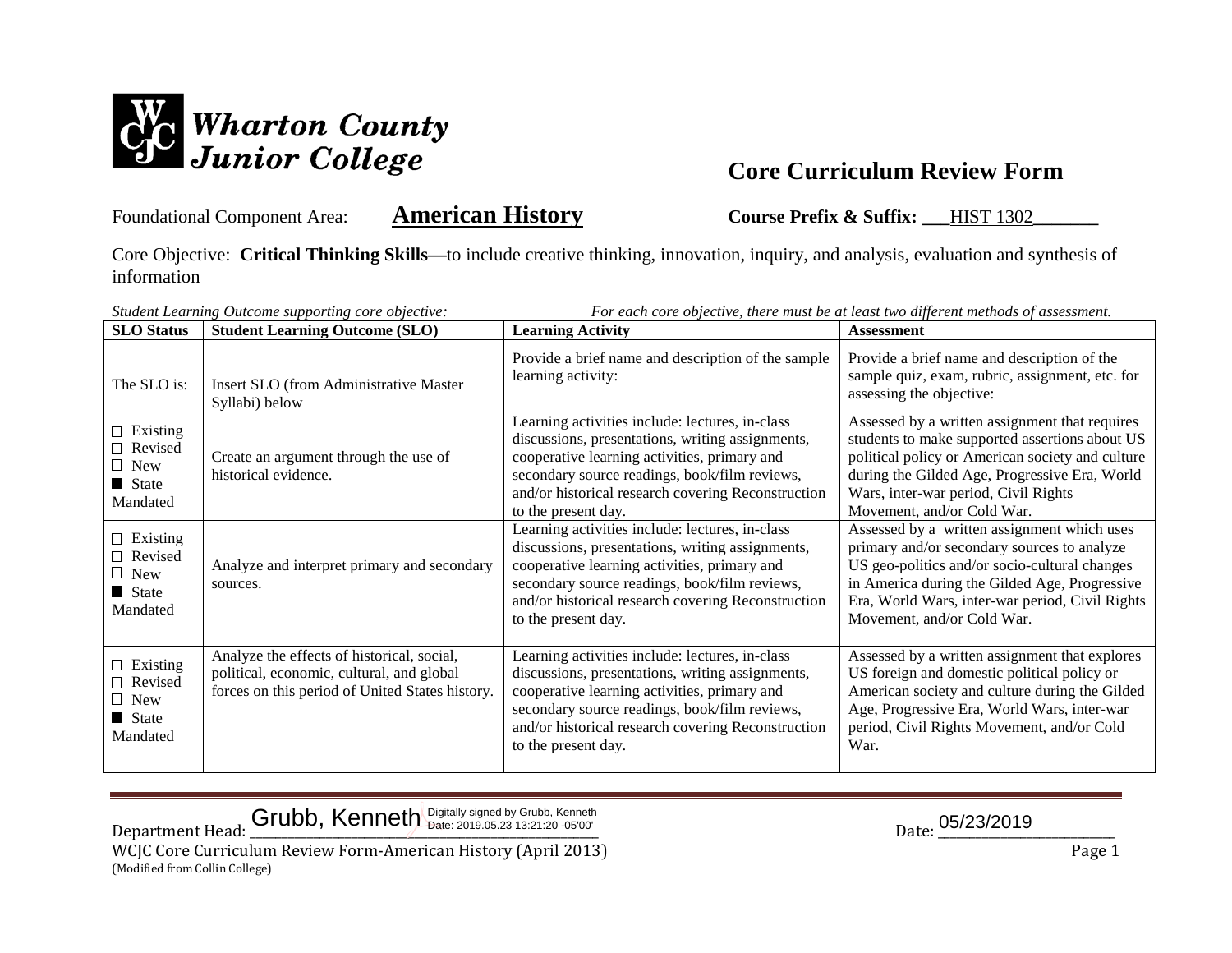

Foundational Component Area: **American History Course Prefix & Suffix:** HIST 1302

Core Objective: **Communication Skills—**to include effective development, interpretation and expression of ideas through written, oral and visual communication

| For each core objective, there must be at least two different methods of assessment.<br>Student Learning Outcome supporting core objective: |                                                                                                                                            |                                                                                                                                                                                                                                                                                       |                                                                                                                                                                                                                                                                                  |
|---------------------------------------------------------------------------------------------------------------------------------------------|--------------------------------------------------------------------------------------------------------------------------------------------|---------------------------------------------------------------------------------------------------------------------------------------------------------------------------------------------------------------------------------------------------------------------------------------|----------------------------------------------------------------------------------------------------------------------------------------------------------------------------------------------------------------------------------------------------------------------------------|
| <b>SLO Status</b>                                                                                                                           | <b>Student Learning Outcome (SLO)</b>                                                                                                      | <b>Learning Activity</b>                                                                                                                                                                                                                                                              | <b>Assessment</b>                                                                                                                                                                                                                                                                |
| The SLO is:                                                                                                                                 | Insert SLO (from Administrative Master Syllabi)<br>below                                                                                   | Provide a brief name and description of<br>the sample learning activity:                                                                                                                                                                                                              | Provide a brief name and description of the<br>sample quiz, exam, rubric, assignment, etc.<br>for assessing the objective:                                                                                                                                                       |
| $\Box$ Existing<br>Revised<br>$\Box$ New<br>$\blacksquare$ State<br>Mandated                                                                | Create an argument through the use of historical<br>evidence.                                                                              | Learning activities include: lectures, in-<br>class discussions, presentations, writing<br>assignments, cooperative learning<br>activities, primary and secondary source<br>readings, book/film reviews, and/or<br>historical research covering<br>Reconstruction to the present day. | Assessed by a written assignment that<br>requires students to make supported<br>assertions about US political policy or<br>American society and culture during the<br>Gilded Age, Progressive Era, World Wars,<br>inter-war period, Civil Rights Movement,<br>and/or Cold War.   |
| $\Box$ Existing<br>Revised<br>$\Box$ New<br>State State<br>Mandated                                                                         | Analyze and interpret primary and secondary<br>sources.                                                                                    | Learning activities include: lectures, in-<br>class discussions, presentations, writing<br>assignments, cooperative learning<br>activities, primary and secondary source<br>readings, book/film reviews, and/or<br>historical research covering<br>Reconstruction to the present day. | Assessed by a written assignment which uses<br>primary and/or secondary sources to analyze<br>US geo-politics and/or socio-cultural changes<br>in America during the Gilded Age,<br>Progressive Era, World Wars, inter-war<br>period, Civil Rights Movement, and/or Cold<br>War. |
| $\Box$ Existing<br>□ Revised<br>New<br>State<br>Mandated                                                                                    | Analyze the effects of historical, social, political,<br>economic, cultural, and global forces on this period<br>of United States history. | Learning activities include: lectures, in-<br>class discussions, presentations, writing<br>assignments, cooperative learning<br>activities, primary and secondary source<br>readings, book/film reviews, and/or<br>historical research covering<br>Reconstruction to the present day. | Assessed by a written assignment that<br>explores US foreign and domestic political<br>policy or American society and culture<br>during the Gilded Age, Progressive Era,<br>World Wars, inter-war period, Civil Rights<br>Movement, and/or Cold War.                             |

Grubb, Kenneth Digitally signed by Grubb, Kenneth **Example:** 2019.05.23 13:21:28 -05'00' **13:21:28** -05'00' **13:21:28 -05'00' 13:21:28 -05'00' 13:21:28 -05'00' 13:21:28 -05'00' 13:21:28 -05'00' 13:21:28 -05'00'** 

Department Head: \_\_\_\_\_\_\_\_\_\_\_\_\_\_\_\_\_\_\_\_\_\_\_\_\_\_\_\_\_\_\_\_\_\_\_\_\_\_\_\_\_\_\_\_\_\_\_\_\_\_\_\_\_\_\_ Date: \_\_\_\_\_\_\_\_\_\_\_\_\_\_\_\_\_\_\_\_\_\_\_\_\_\_\_\_ WCJC Core Curriculum Review Form-American History (April 2013) **Page 2** Page 2 (Modified from Collin College)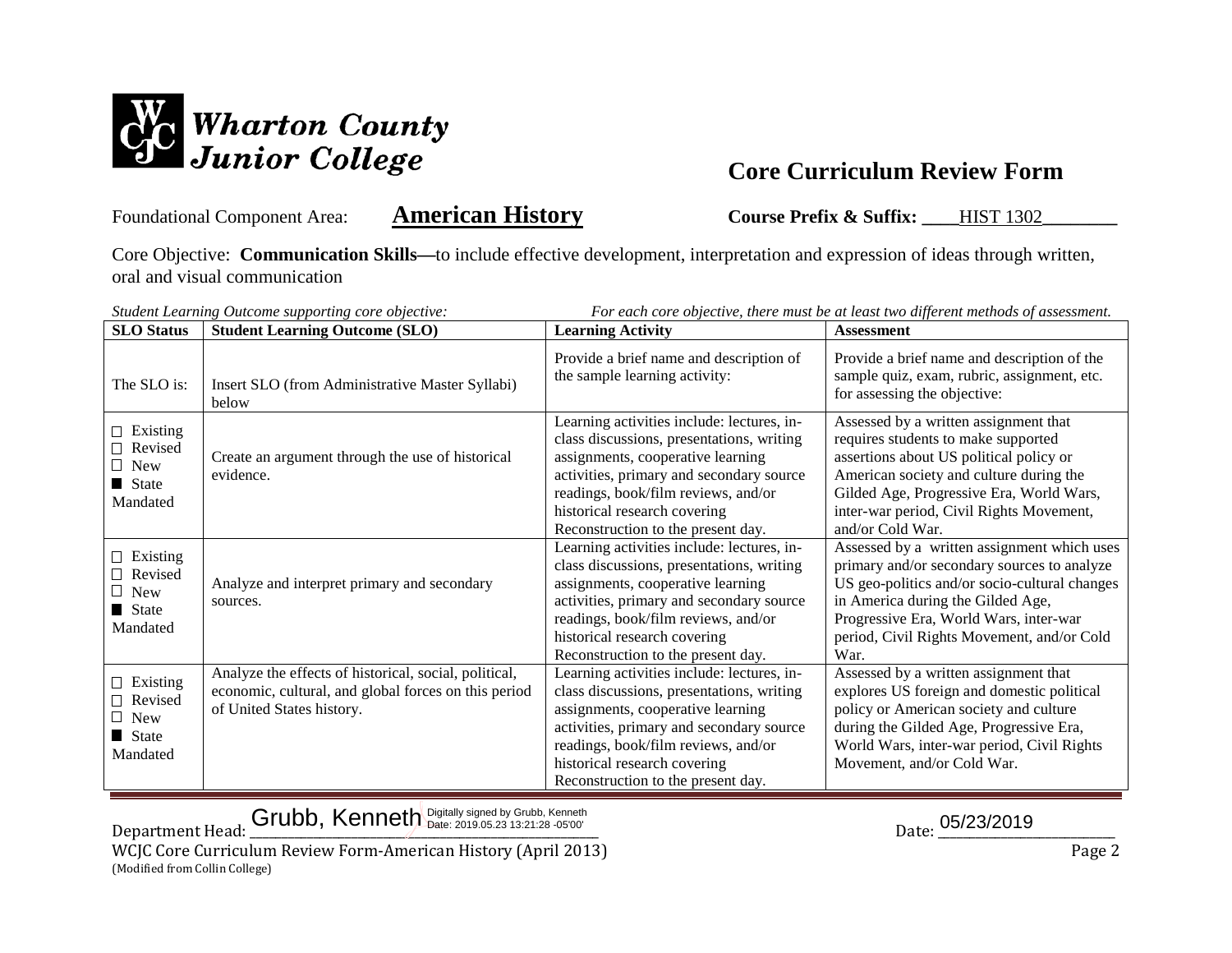

Foundational Component Area: **American History Course Prefix & Suffix:** HIST 1302

Core Objective: **Personal Responsibility—**to include the ability to connect choices, actions, and consequences to ethical decisionmaking

| <b>SLO</b> Status                                                                   | <b>Student Learning Outcome (SLO)</b>                                                                                                      | <b>Learning Activity</b>                                                                                                                                                                                                                                                              | <b>Assessment</b>                                                                                                                                                                                                                                                                |
|-------------------------------------------------------------------------------------|--------------------------------------------------------------------------------------------------------------------------------------------|---------------------------------------------------------------------------------------------------------------------------------------------------------------------------------------------------------------------------------------------------------------------------------------|----------------------------------------------------------------------------------------------------------------------------------------------------------------------------------------------------------------------------------------------------------------------------------|
| The SLO is:                                                                         | Insert SLO (from Administrative Master Syllabi)<br>below                                                                                   | Provide a brief name and description of<br>the sample learning activity:                                                                                                                                                                                                              | Provide a brief name and description of the<br>sample quiz, exam, rubric, assignment, etc.<br>for assessing the objective:                                                                                                                                                       |
| $\Box$ Existing<br>$\Box$ Revised<br>$\Box$ New<br>State<br>Mandated                | Analyze and interpret primary and secondary<br>sources.                                                                                    | Learning activities include: lectures, in-<br>class discussions, presentations, writing<br>assignments, cooperative learning<br>activities, primary and secondary source<br>readings, book/film reviews, and/or<br>historical research covering<br>Reconstruction to the present day. | Assessed by a written assignment which uses<br>primary and/or secondary sources to analyze<br>US geo-politics and/or socio-cultural changes<br>in America during the Gilded Age,<br>Progressive Era, World Wars, inter-war<br>period, Civil Rights Movement, and/or Cold<br>War. |
| $\Box$ Existing<br>$\Box$ Revised<br>$\Box$ New<br>$\blacksquare$ State<br>Mandated | Analyze the effects of historical, social, political,<br>economic, cultural, and global forces on this period<br>of United States history. | Learning activities include: lectures, in-<br>class discussions, presentations, writing<br>assignments, cooperative learning<br>activities, primary and secondary source<br>readings, book/film reviews, and/or<br>historical research covering<br>Reconstruction to the present day. | Assessed by a written assignment that<br>explores US foreign and domestic political<br>policy or American society and culture<br>during the Gilded Age, Progressive Era,<br>World Wars, inter-war period, Civil Rights<br>Movement, and/or Cold War.                             |
| $\Box$ Existing<br>Revised<br><b>New</b><br>$\Box$ State<br>Mandated                |                                                                                                                                            |                                                                                                                                                                                                                                                                                       |                                                                                                                                                                                                                                                                                  |

*Student Learning Outcome supporting core objective: For each core objective, there must be at least two different methods of assessment.*

 $Grubb,$  Kenneth Digitally signed by Grubb, Kenneth  $\overline{O}$  ate: 2019.05.23 13:21:39 -05'00'  $D_{1}$  ate:  $D_{2}$   $D_{3}$   $D_{4}$   $D_{5}$   $D_{5}$   $D_{6}$   $D_{7}$   $D_{8}$   $D_{8}$   $D_{9}$   $D_{1}$   $D_{1}$   $D_{1}$   $D_{2}$   $D_{1}$   $D_{2}$   $D_{3}$ 

Department Head: \_\_\_\_\_\_\_\_\_\_\_\_\_\_\_\_\_\_\_\_\_\_\_\_\_\_\_\_\_\_\_\_\_\_\_\_\_\_\_\_\_\_\_\_\_\_\_\_\_\_\_\_\_\_\_ Date: \_\_\_\_\_\_\_\_\_\_\_\_\_\_\_\_\_\_\_\_\_\_\_\_\_\_\_\_ WCJC Core Curriculum Review Form-American History (April 2013) Page 3 (Modified from Collin College)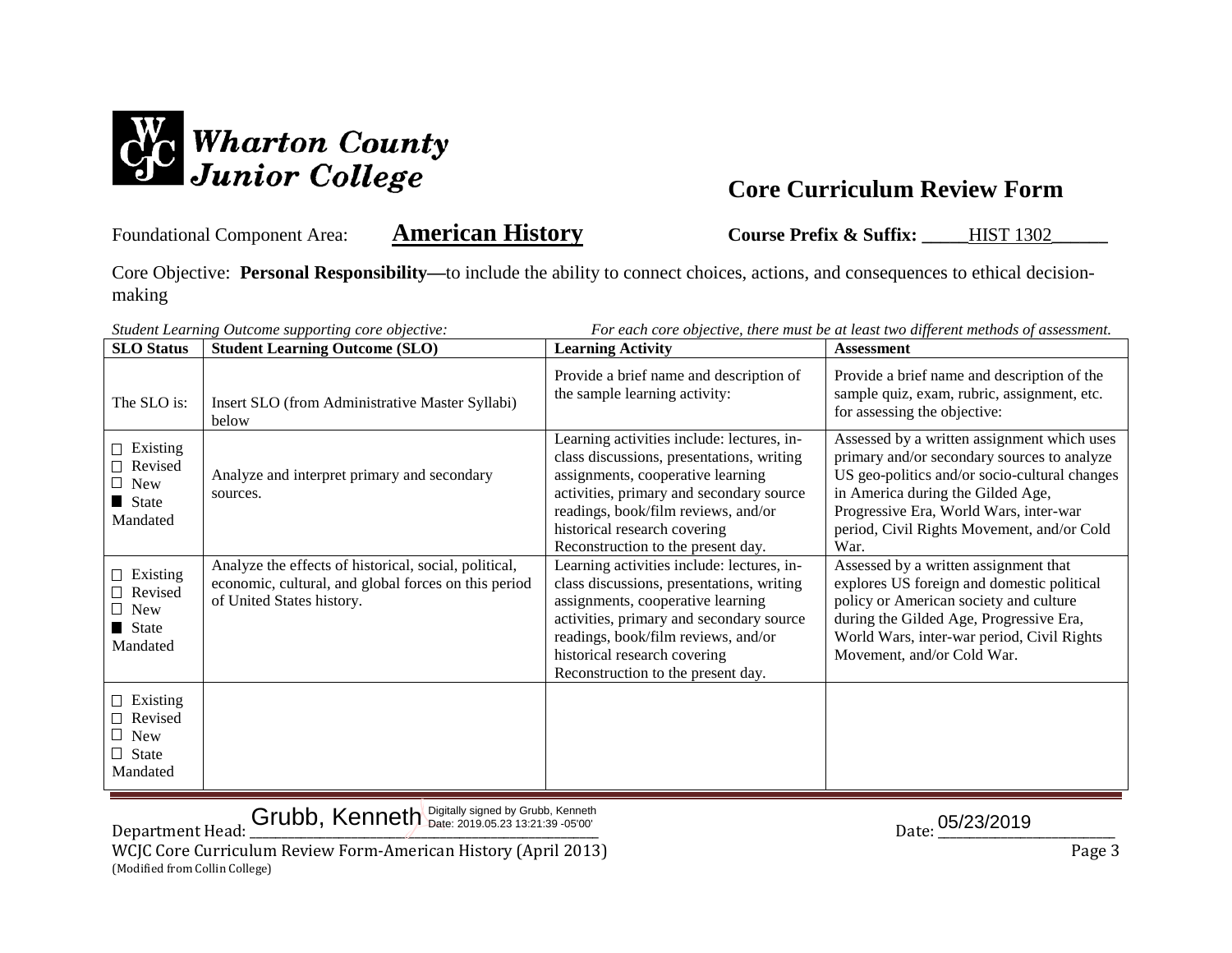

Foundational Component Area: **American History Course Prefix & Suffix:** HIST 1302

Core Objective: **Social Responsibility—**to include intercultural competence, knowledge of civic responsibility, and the ability to engage effectively in regional, national, and global communities

| For each core objective, there must be at least two different methods of assessment.<br>Student Learning Outcome supporting core objective: |                                                                                                                                            |                                                                                                                                                                                                                                                                                       |                                                                                                                                                                                                                                                                                  |  |
|---------------------------------------------------------------------------------------------------------------------------------------------|--------------------------------------------------------------------------------------------------------------------------------------------|---------------------------------------------------------------------------------------------------------------------------------------------------------------------------------------------------------------------------------------------------------------------------------------|----------------------------------------------------------------------------------------------------------------------------------------------------------------------------------------------------------------------------------------------------------------------------------|--|
| <b>SLO</b> Status                                                                                                                           | <b>Student Learning Outcome (SLO)</b>                                                                                                      | <b>Learning Activity</b>                                                                                                                                                                                                                                                              | Assessment                                                                                                                                                                                                                                                                       |  |
| The SLO is:                                                                                                                                 | Insert SLO (from Administrative Master Syllabi)<br>helow                                                                                   | Provide a brief name and description of<br>the sample learning activity:                                                                                                                                                                                                              | Provide a brief name and description of the<br>sample quiz, exam, rubric, assignment, etc.<br>for assessing the objective:                                                                                                                                                       |  |
| $\Box$ Existing<br>$\Box$ Revised<br>$\Box$ New<br>State<br>Mandated                                                                        | Analyze and interpret primary and secondary<br>sources.                                                                                    | Learning activities include: lectures, in-<br>class discussions, presentations, writing<br>assignments, cooperative learning<br>activities, primary and secondary source<br>readings, book/film reviews, and/or<br>historical research covering<br>Reconstruction to the present day. | Assessed by a written assignment which uses<br>primary and/or secondary sources to analyze<br>US geo-politics and/or socio-cultural changes<br>in America during the Gilded Age,<br>Progressive Era, World Wars, inter-war<br>period, Civil Rights Movement, and/or Cold<br>War. |  |
| $\Box$ Existing<br>$\Box$ Revised<br>$\Box$ New<br>$\blacksquare$ State<br>Mandated                                                         | Analyze the effects of historical, social, political,<br>economic, cultural, and global forces on this period<br>of United States history. | Learning activities include: lectures, in-<br>class discussions, presentations, writing<br>assignments, cooperative learning<br>activities, primary and secondary source<br>readings, book/film reviews, and/or<br>historical research covering<br>Reconstruction to the present day. | Assessed by a written assignment that<br>explores US foreign and domestic political<br>policy or American society and culture<br>during the Gilded Age, Progressive Era,<br>World Wars, inter-war period, Civil Rights<br>Movement, and/or Cold War.                             |  |
| $\Box$ Existing<br>□ Revised<br>New<br>$\Box$ State<br>Mandated                                                                             |                                                                                                                                            |                                                                                                                                                                                                                                                                                       |                                                                                                                                                                                                                                                                                  |  |

 $\Delta$ Department Head:  $\frac{\text{Grubb, Kenneth}^{\text{Digitally signed by Grubb, Kenneth}}{\text{Date: } 2019.05.2313:21:49-05'00'}}$ 

WCJC Core Curriculum Review Form-American History (April 2013) **Page 4** (Modified from Collin College)